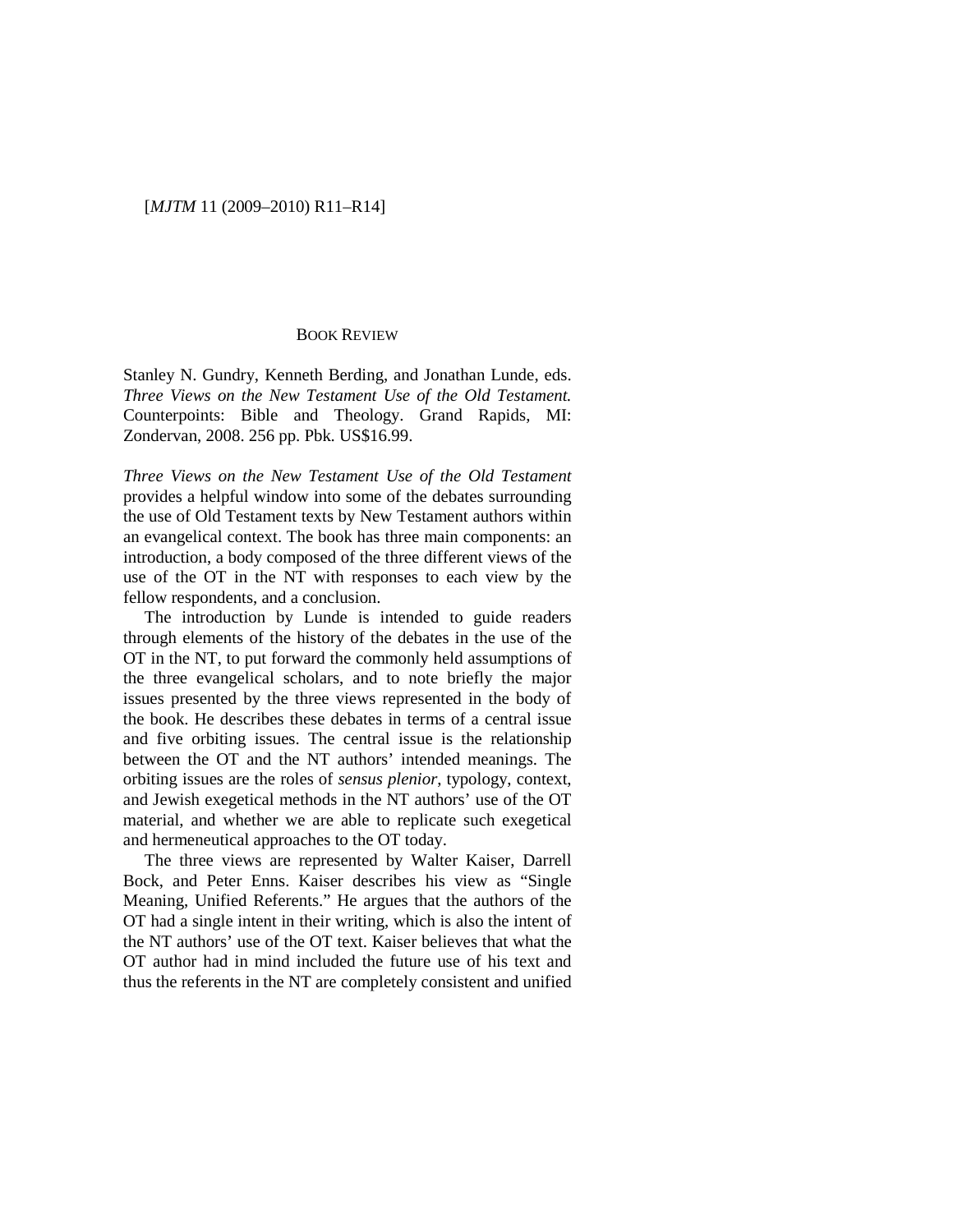## R12 *McMaster Journal of Theology and Ministry* 11

with the original reference in the OT. For example, according to Kaiser, David foresees the messianic promise-plan of God in writing Ps 41:9 and thus is perfectly in harmony with the use of this passage in John 13:18. Bock agrees with Kaiser on the idea of single meaning, but differs in his understanding of the role of context and referents when applied to the NT situation. Bock describes his view as "Single Meaning, Multiple Contexts and Referents." Bock sees the application of the OT in NT passages as having greater complexity than Kaiser, but agrees that the NT use is not inconsistent with the original intent of the OT authors. Enns disagrees with both Kaiser and Bock that the original meaning of the OT author is maintained in the NT authors' uses of OT passages. Instead, Enns argues that there is often greater discontinuity between the original passage in the OT and its interpretation in the NT than scholars like Bock and Kaiser will admit. Enns explains these changes made by NT authors as influenced by the Jewish hermeneutical practices of their time, which allowed for greater freedom in using the OT passages than some modern scholars might desire. To each of these views, the other contributors provide critical responses.

One of the strengths of this volume is its accessibility to students and pastors. The goal to present some of the complicated issues of the use of the OT in the NT through three evangelical positions is reached for the most part. The three views span several of the positions held by evangelical scholars more generally, though one might argue that this is a narrower sample set than necessary to be more fully inclusive as to be the "one-stop reference for setting the scene and presenting approaches to the topic" that the back cover promises. However, the format of the Counterpoint series is a helpful one for the question of the use of the OT in the NT, allowing the reader to follow a scholarly debate among the three representative scholars. The introduction provided by Lunde orients the reader to the major issues at hand in a down-to-earth, yet academically grounded way and the conclusion provided by Berding summarizes the major points of each scholar's arguments in ways that help the reader remember the journey they have travelled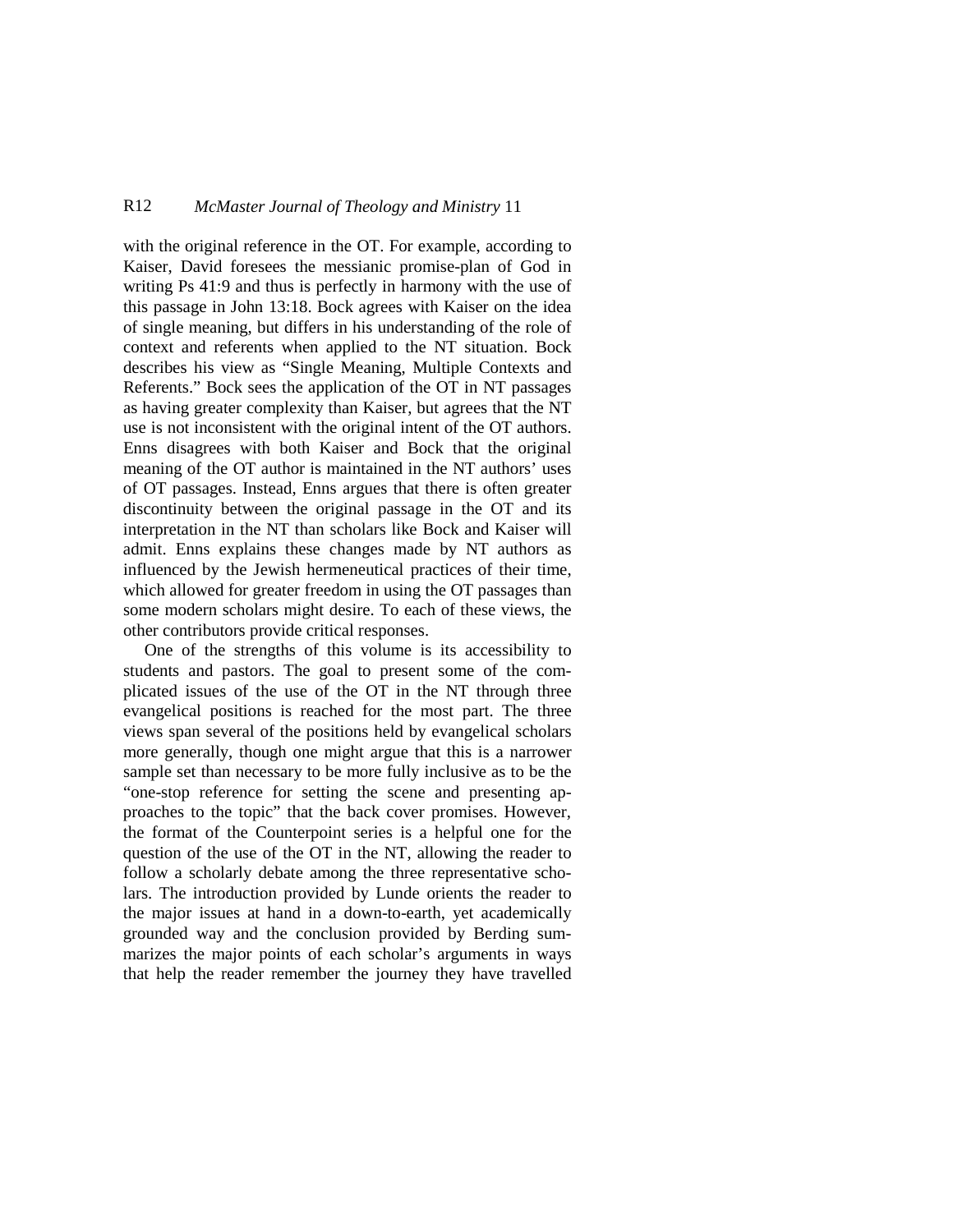thus far, while also suggesting further paths to continue upon in seeking additional insight.

Despite these strengths, each section of the book has some weaknesses. Regarding the introduction, some of the assumptions presented by Lunde in his introduction as unanimous across evangelical scholarship are by no means universally held by all evangelical scholars. One such issue is what "messianic" meant in the contexts of various parts of the OT corpus and its further interpretation in the Second Temple period. It is not the case that only one view of the term "messiah" existed, or that one even necessarily sees every writer of the NT utilizing all the same "messianic" elements in their depiction of Jesus as Messiah. Recent works such as *The Messiah in the Old and New Testaments* edited by Stanley E. Porter demonstrate the complexity of these issues. Lunde's introduction could be strengthened by including this issue at the very least in his footnotes.

The difficulties particular to Kaiser are many. Besides his dated sources, particularly in light of insights from Second Temple studies and biblical hermeneutics during this period, Kaiser's position regarding "single intent" is quite muddied. Is this single intent the intent of the original author within his cultural setting or is it some intent that moves beyond "culture" into some spiritual realm or meta-story that stands beyond any "cultural" elements of the author's own time? The latter view seems fairly certain based on phrases by Kaiser like "[Paul] has expertly taken off the temporary wrapping and cultural setting in which the teaching was first given to show us the permanent principles that Moses and the Holy Spirit intended all along" (87) which suggests that Moses would be able to step outside of his "temporary wrapping and cultural setting" to see some "permanent principle" in the same way as the Holy Spirit. Yet, one must ask, how does this differ from a *sensus plenior* perspective that Kaiser refutes, except to include the original author in the "fuller sense" in some strange way that would suggest a form of human omniscience in the OT biblical authors?

Bock's discussion of "single intent, multiple contexts and referents" does an excellent job of integrating the insights of philosophical hermeneutics, but at times his research too is a bit